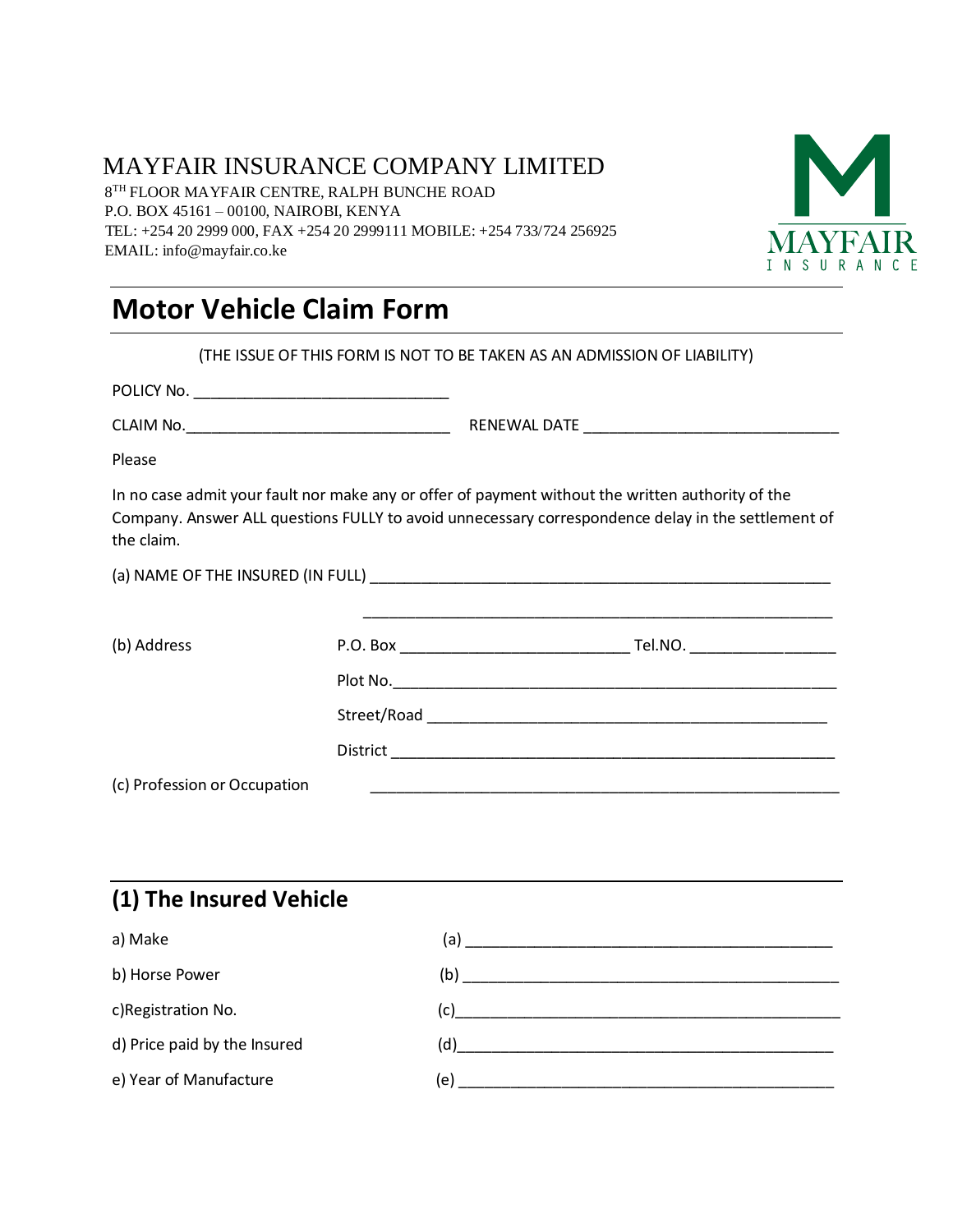| f) Date of Purchase                                                                                                                                         |
|-------------------------------------------------------------------------------------------------------------------------------------------------------------|
| g) State whether new or second hand                                                                                                                         |
|                                                                                                                                                             |
| the time of the accident                                                                                                                                    |
|                                                                                                                                                             |
| j) Mileage at the time of accident/theft/fire                                                                                                               |
|                                                                                                                                                             |
| and consent?                                                                                                                                                |
|                                                                                                                                                             |
| a Pillion Passenger was being carried at the time of                                                                                                        |
| accident?                                                                                                                                                   |
| J) If the claim is in respect of a lorry state:                                                                                                             |
| Whether a trailer was hauled<br>$\mathbf{1}$ .                                                                                                              |
| The nature of goods carried at the time of accident.<br>$\frac{2}{\sqrt{2}}$<br>2.                                                                          |
| The weight of the load carried at the time of<br>3.<br>accident                                                                                             |
| Name of the owner of goods<br>4.                                                                                                                            |
| (n) Is the vehicle your own property?<br>If not who else is interested in this vehicle and how?<br><u> 1989 - Johann John Stone, mars eta biztanleria (</u> |

### **(2) The person driving at the time of accident:**

| (Important: Kindly attach driver's license) |     |
|---------------------------------------------|-----|
| (a) Full Name of Person                     | (a) |
| (b) Address                                 | (b) |
| (c) His age and occupation                  | (C) |

 $\overline{\phantom{a}}$  , and the contract of the contract of the contract of the contract of the contract of the contract of the contract of the contract of the contract of the contract of the contract of the contract of the contrac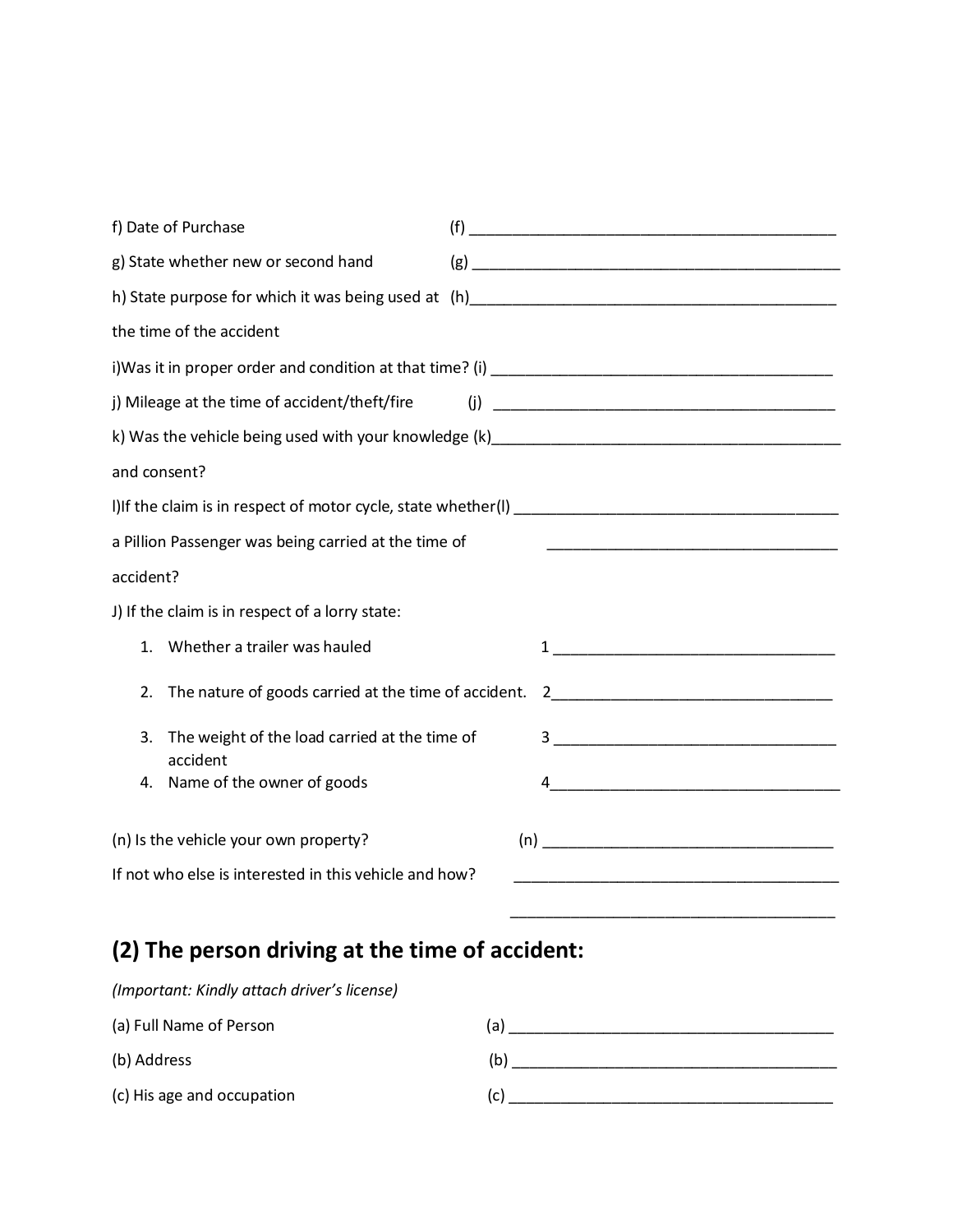#### (d)Particulars of Driving License:

| 1. License No.                                    |                                                                   |
|---------------------------------------------------|-------------------------------------------------------------------|
| 2. Date and place of issue                        |                                                                   |
| 3. Date of Expiry                                 |                                                                   |
| 4. Renewal No.                                    |                                                                   |
| 5. Valid up to                                    |                                                                   |
| 6. Type of License                                |                                                                   |
| (e) Is he your permanent paid driver?             |                                                                   |
| If so since when?                                 |                                                                   |
| (f) Has driver's license ever been endorsed       |                                                                   |
| Or suspended?                                     |                                                                   |
| If so, give full details with dates               |                                                                   |
|                                                   |                                                                   |
| (g) State whether:                                |                                                                   |
| 1. The driver has ever been prosecuted            |                                                                   |
| for driving offences. If so give details          |                                                                   |
| 2. The driver has been involved in any            |                                                                   |
| Accidents previously. If so give details          |                                                                   |
| 3. The driver has ever been refused motor         |                                                                   |
| vehicle insurance or continuance thereof          | <u> 1999 - Johann John Stone, mars eta biztanleria (h. 1908).</u> |
| (h) How long has he been driving motor vehicles   |                                                                   |
| (i) Has the driver had any other insurance of his |                                                                   |
| Own                                               |                                                                   |
| (j) Was he sober                                  | (i)                                                               |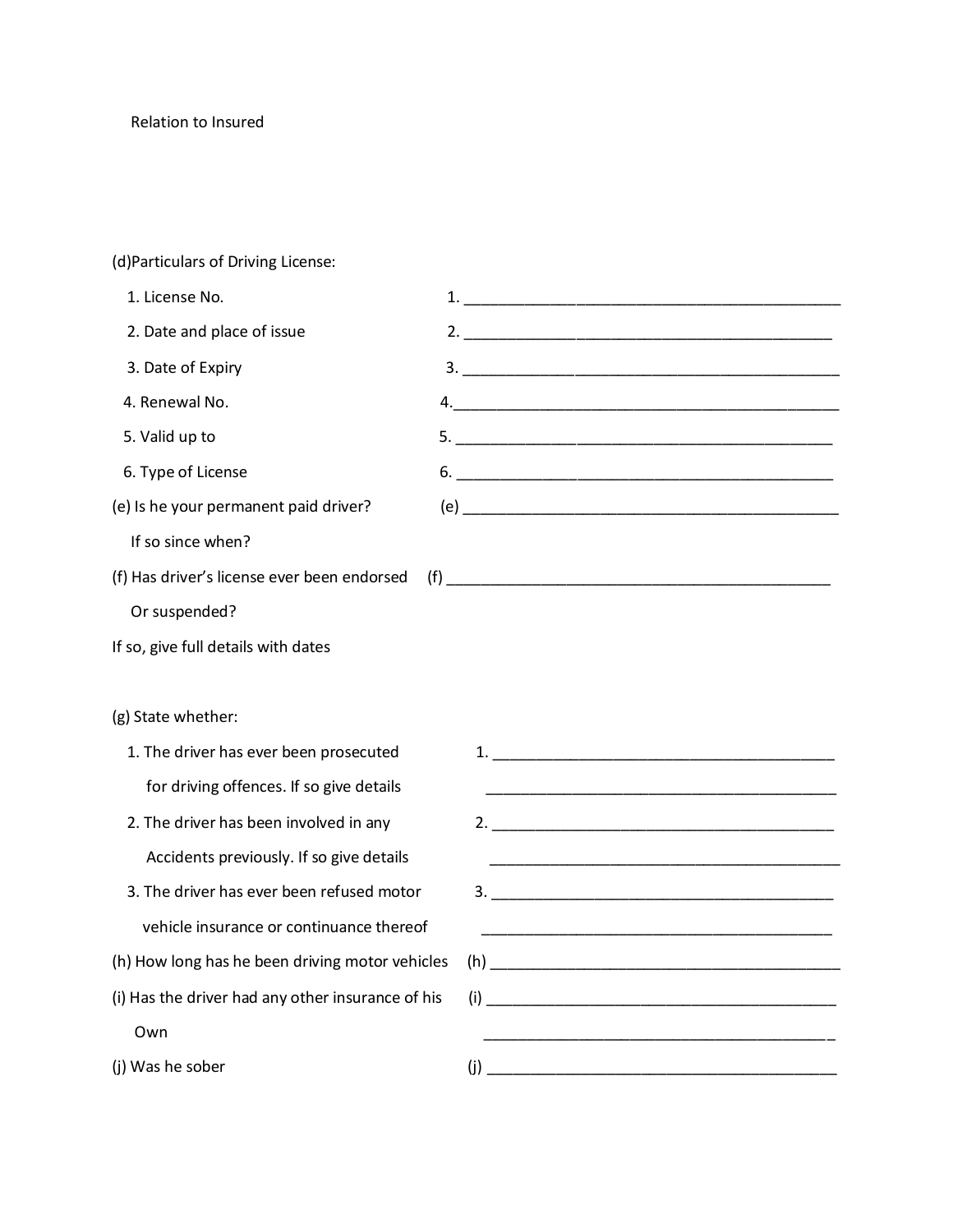### **(3) The Accident** (Damage, Fire, Theft)

| (a) Date of Occurrence                          |                                                                                                                      |
|-------------------------------------------------|----------------------------------------------------------------------------------------------------------------------|
| (b) Time                                        |                                                                                                                      |
| (c) Place (Street or Road and Town)             |                                                                                                                      |
| (d) Were you in the vehicle?                    |                                                                                                                      |
| (e) If not when was it reported to you?         |                                                                                                                      |
| (f) On what side of the Street or Road was      |                                                                                                                      |
| your vehicle and how long far from the kerb?    | <u> 1989 - Johann John Stone, mars eta bainar eta baina eta baina eta baina eta baina eta baina eta baina eta ba</u> |
| (g) What was the width of street or road?       |                                                                                                                      |
| (h) And at what speed was the vehicle been      |                                                                                                                      |
| driven before the accident                      |                                                                                                                      |
| (i) And at what speed was it being driven       |                                                                                                                      |
| at time of accident                             |                                                                                                                      |
| (j) In case of theft please state:              |                                                                                                                      |
| Was the vehicle properly locked?<br>i.          |                                                                                                                      |
| Is it fitted with any anti-theft devices<br>ii. |                                                                                                                      |
| such as burglar alarms, steering lock, etc.     |                                                                                                                      |
| If so, give details of such devices             |                                                                                                                      |
|                                                 |                                                                                                                      |
|                                                 |                                                                                                                      |
| Cause of the accident/theft/fire:               |                                                                                                                      |
|                                                 |                                                                                                                      |
|                                                 |                                                                                                                      |
|                                                 |                                                                                                                      |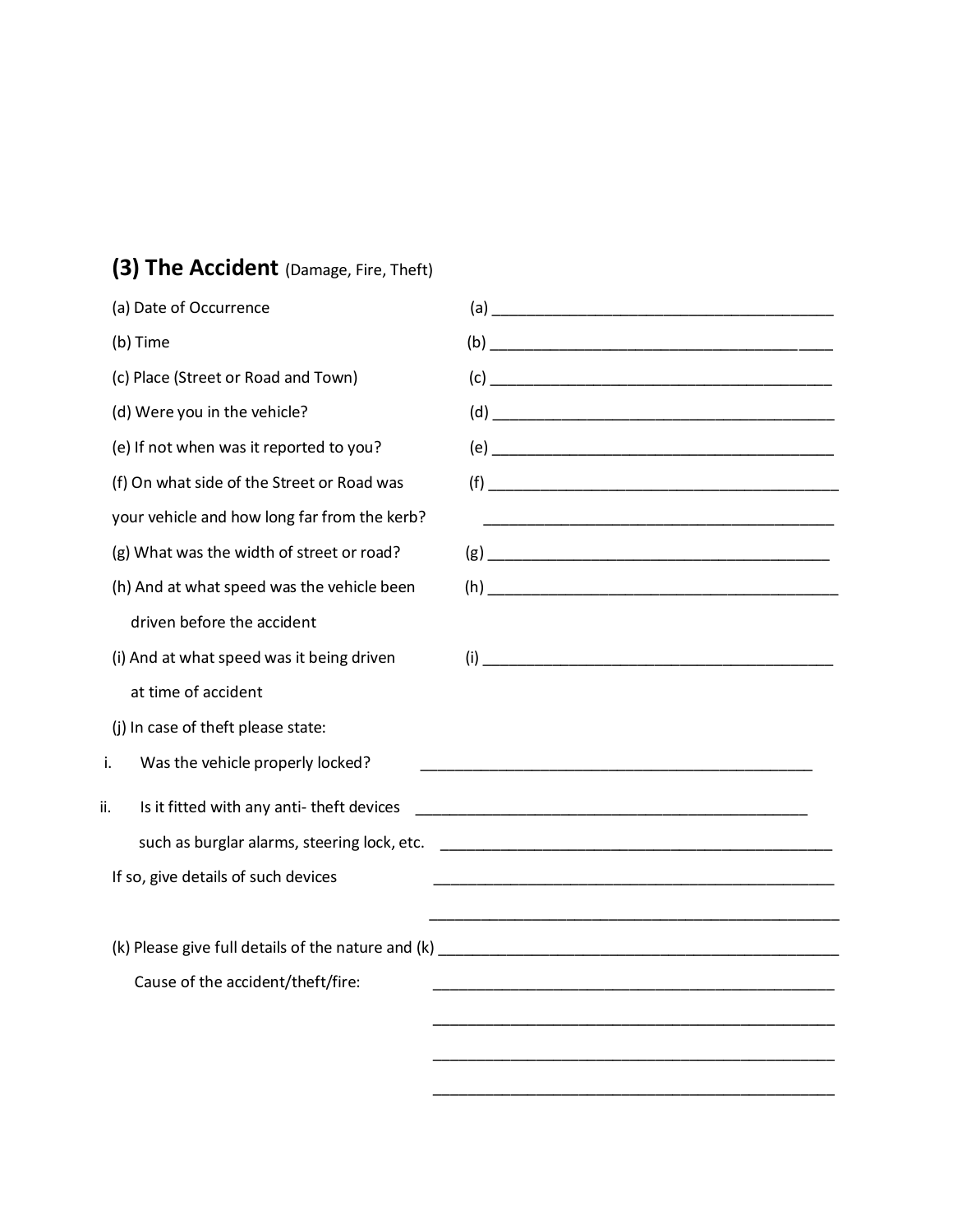(I) Please draw a rough sketch plan of the scene of the accident.

# (4) Damage:

| to the insured vehicle directly due to the |                                                                                                                       |
|--------------------------------------------|-----------------------------------------------------------------------------------------------------------------------|
| accident                                   | <u> 1989 - Johann John Stoff, deutscher Stoffen und der Stoffen und der Stoffen und der Stoffen und der Stoffen u</u> |
|                                            |                                                                                                                       |
|                                            |                                                                                                                       |
|                                            |                                                                                                                       |
|                                            |                                                                                                                       |
|                                            |                                                                                                                       |
|                                            |                                                                                                                       |
|                                            |                                                                                                                       |
|                                            |                                                                                                                       |
|                                            |                                                                                                                       |
|                                            |                                                                                                                       |
|                                            |                                                                                                                       |
|                                            |                                                                                                                       |
| (b) Estimated cost of repairs              |                                                                                                                       |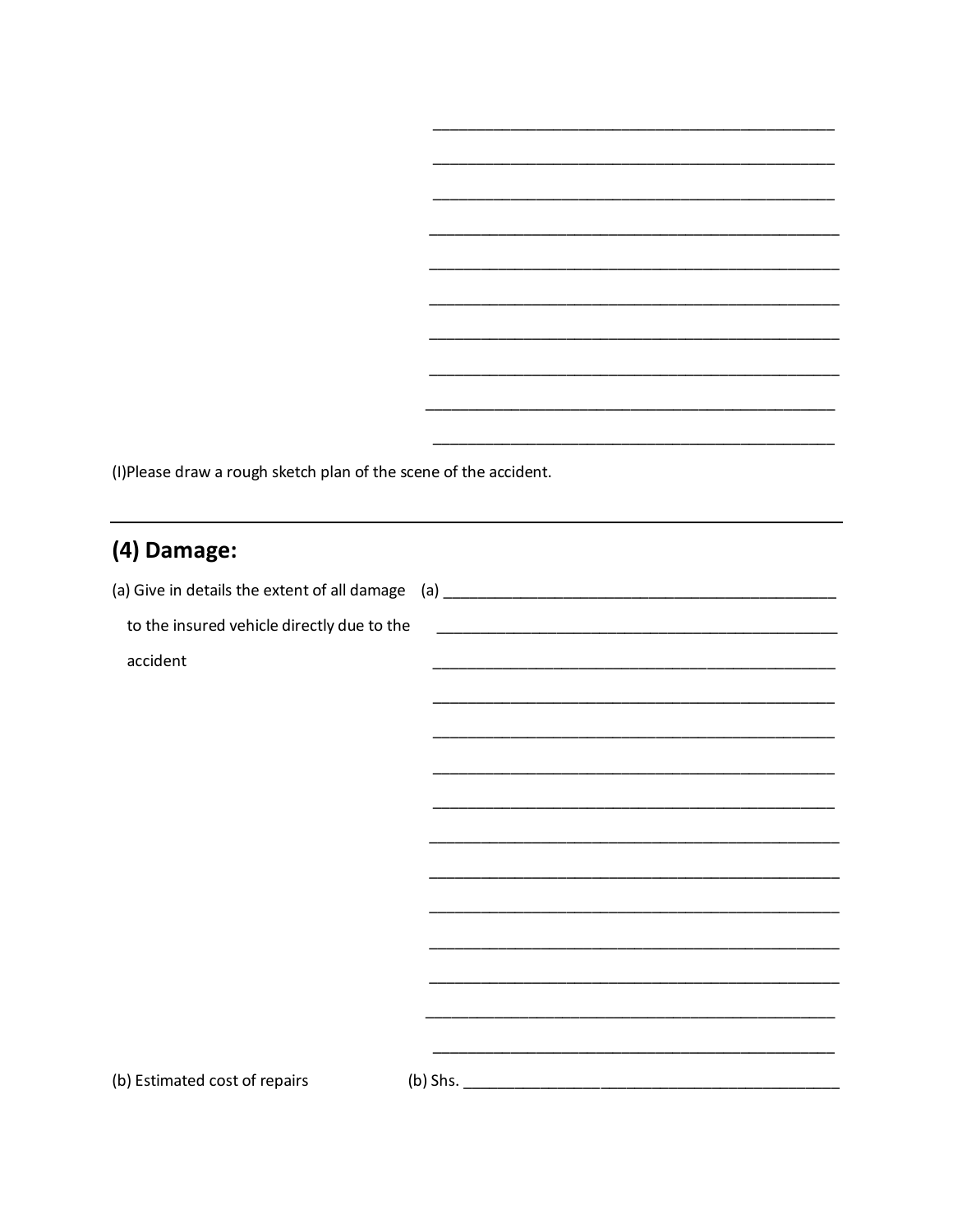| (c) Where can the vehicle be inspected? $(c)$   |  |
|-------------------------------------------------|--|
| (d) Have you given instructions for repairs (d) |  |
| to be carried out? If so, to whom               |  |
| (Name and address)                              |  |
| (e) Have you instructed them to send an (e)     |  |
| estimate to the Company immediately?            |  |

N.B If possible an estimate of repairs should be attached to this form and in any event it must be sent to the Company without undue delay.

## **(5) The Result**

(a) Has the accident caused any injury to any person (a)\_\_\_\_\_\_\_\_\_\_\_\_\_\_\_\_\_\_\_\_\_\_\_\_\_\_\_\_\_\_\_\_\_\_\_\_\_\_

or persons?

If so give the following particulars: -

| Name | Address | Occupation | Nature of Injuries | Whether being<br>conveyed in the vehicle<br>or not |
|------|---------|------------|--------------------|----------------------------------------------------|
|      |         |            |                    |                                                    |
|      |         |            |                    |                                                    |
|      |         |            |                    |                                                    |
|      |         |            |                    |                                                    |
|      |         |            |                    |                                                    |
|      |         |            |                    |                                                    |

(b) If any injured person has been removed to (b) \_\_\_\_\_\_\_\_\_\_\_\_\_\_\_\_\_\_\_\_\_\_\_\_\_\_\_\_\_\_\_\_\_\_\_\_\_\_ a Hospital or medically attended, give name and address of hospital or Doctor \_\_\_\_\_\_\_\_\_\_\_\_\_\_\_\_\_\_\_\_\_\_\_\_\_\_\_\_\_\_\_\_\_\_\_\_\_\_\_ (c) Did the accident cause damage to c) \_\_\_\_\_\_\_\_\_\_\_\_\_\_\_\_\_\_\_\_\_\_\_\_\_\_\_\_\_\_\_\_\_\_\_\_\_\_\_\_ property or livestock? If so give name and address of the owner stating nature and extent of damage

 $\overline{\phantom{a}}$  ,  $\overline{\phantom{a}}$  ,  $\overline{\phantom{a}}$  ,  $\overline{\phantom{a}}$  ,  $\overline{\phantom{a}}$  ,  $\overline{\phantom{a}}$  ,  $\overline{\phantom{a}}$  ,  $\overline{\phantom{a}}$  ,  $\overline{\phantom{a}}$  ,  $\overline{\phantom{a}}$  ,  $\overline{\phantom{a}}$  ,  $\overline{\phantom{a}}$  ,  $\overline{\phantom{a}}$  ,  $\overline{\phantom{a}}$  ,  $\overline{\phantom{a}}$  ,  $\overline{\phantom{a}}$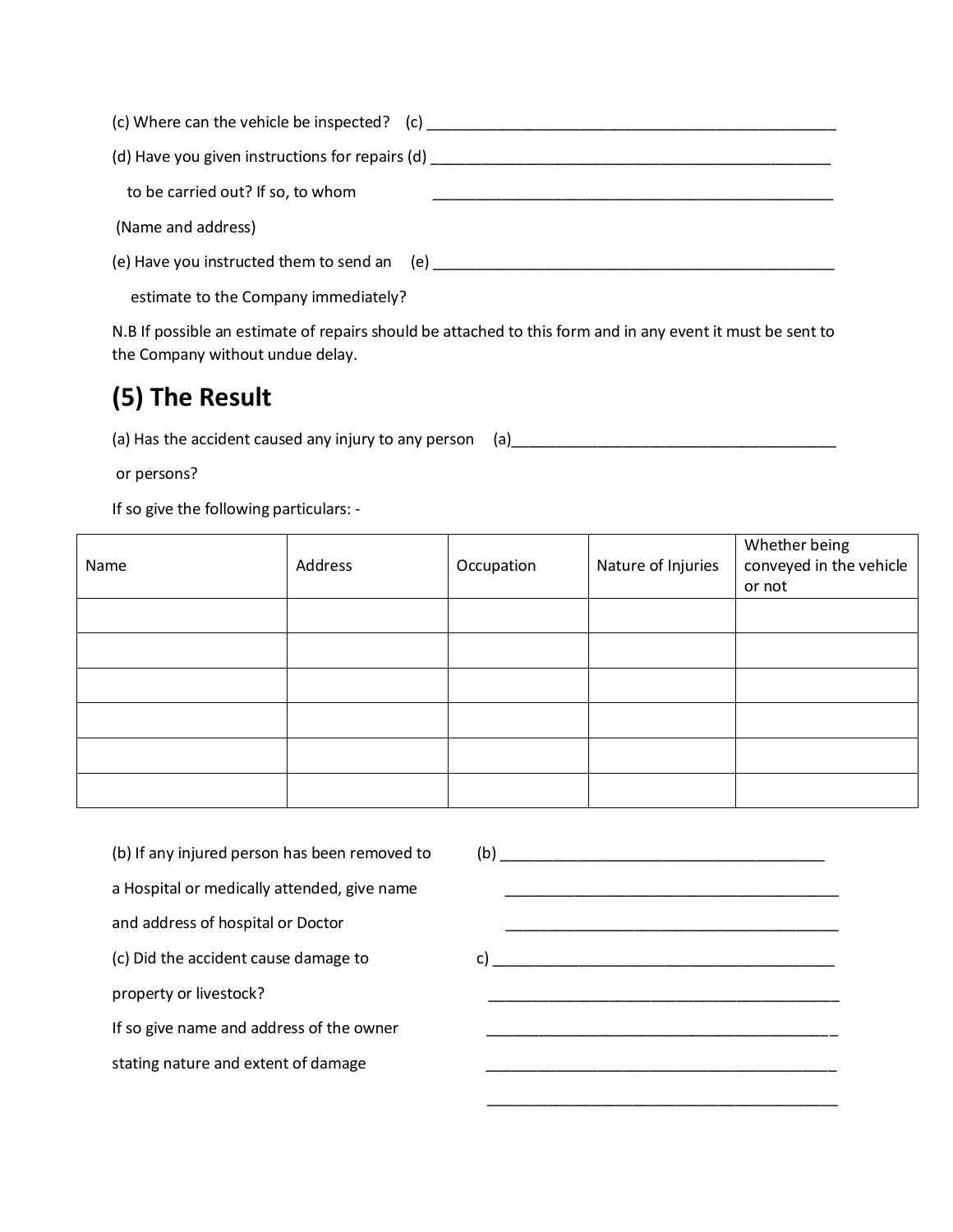|      | (6) General:                                                                     |                                                                                                                      |  |  |
|------|----------------------------------------------------------------------------------|----------------------------------------------------------------------------------------------------------------------|--|--|
|      |                                                                                  |                                                                                                                      |  |  |
|      | If so, give details and attach the information:                                  |                                                                                                                      |  |  |
|      | Note: Any notice, write or summons received from Third Party must be immediately |                                                                                                                      |  |  |
|      | Communicated to the company at the foregoing address.                            |                                                                                                                      |  |  |
|      |                                                                                  |                                                                                                                      |  |  |
|      |                                                                                  |                                                                                                                      |  |  |
| i.   | Name of Insurance Company                                                        |                                                                                                                      |  |  |
| ii.  | Registration No. of Motor Vehicle                                                |                                                                                                                      |  |  |
| iii. | Certificate no.                                                                  |                                                                                                                      |  |  |
| iv.  | Policy No.                                                                       | <u> 1989 - Andrea Santa Andrea Andrea Andrea Andrea Andrea Andrea Andrea Andrea Andrea Andrea Andrea Andrea Andr</u> |  |  |
| v.   | Name of Driver                                                                   |                                                                                                                      |  |  |
|      |                                                                                  |                                                                                                                      |  |  |
|      |                                                                                  |                                                                                                                      |  |  |

 $\overline{\phantom{a}}$  ,  $\overline{\phantom{a}}$  ,  $\overline{\phantom{a}}$  ,  $\overline{\phantom{a}}$  ,  $\overline{\phantom{a}}$  ,  $\overline{\phantom{a}}$  ,  $\overline{\phantom{a}}$  ,  $\overline{\phantom{a}}$  ,  $\overline{\phantom{a}}$  ,  $\overline{\phantom{a}}$  ,  $\overline{\phantom{a}}$  ,  $\overline{\phantom{a}}$  ,  $\overline{\phantom{a}}$  ,  $\overline{\phantom{a}}$  ,  $\overline{\phantom{a}}$  ,  $\overline{\phantom{a}}$ 

(c) How many person's were in the vehicle at (c) \_\_\_\_\_\_\_\_\_\_\_\_\_\_\_\_\_\_\_\_\_\_\_\_\_\_\_\_\_\_\_\_\_\_\_\_\_\_\_\_\_\_\_\_

the time of accident?

(d) Give the following particulars about all

witnesses of the accident: -

| Name | Address | Whether being conveyed in the<br>vehicle or not |
|------|---------|-------------------------------------------------|
|      |         |                                                 |
|      |         |                                                 |
|      |         |                                                 |
|      |         |                                                 |